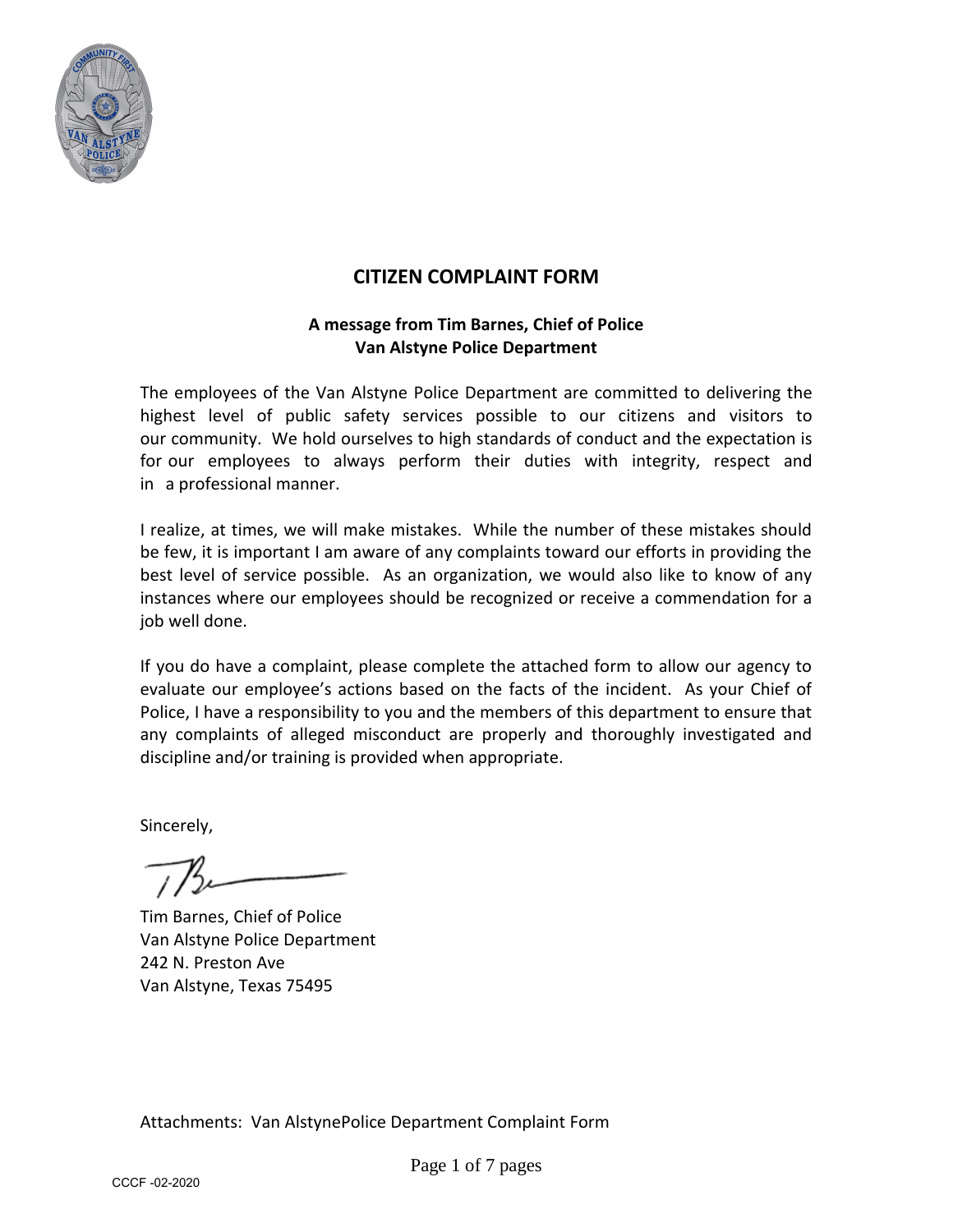# **VAN ALSTYNE POLICE DEPARTMENT COMPLAINT AGAINST EMPLOYEE ADMINISTRATIVE INVESTIGATIONS STATEMENT NOTIFICATION**

This filing of a formal complaint against an employee of the Van Alstyne Police Department by you institutes an administrative investigation, which could result in disciplinary action being taken against the employee(s).

Therefore, **a person who makes a false statement under oath concerning a complaint filed** (as required by Section 614.022, Texas Government Code) a**gainst a law enforcement officer**, with intent to deceive and with knowledge of the statement's meaning, **is guilty of Aggravated Perjury** under Section 37.03 of the Texas Penal Code, if he/she has knowledge of the content of the complaint, the purpose of its filing, and the official character of the investigation conducted in connection therewith, and if the statement is material.

**I acknowledge that I have read the above notification prior to or at the conclusion of my statement**.

COMPLAINANT

\_\_\_\_\_\_\_\_\_\_\_\_\_\_\_\_\_\_\_\_\_\_\_\_\_\_

\_\_\_\_\_\_\_\_\_\_\_\_\_\_\_\_\_\_\_\_\_\_\_\_\_\_

\_\_\_\_\_\_\_\_\_\_\_\_\_\_\_\_\_\_\_\_\_\_\_\_\_\_

DATE

**WITNESS**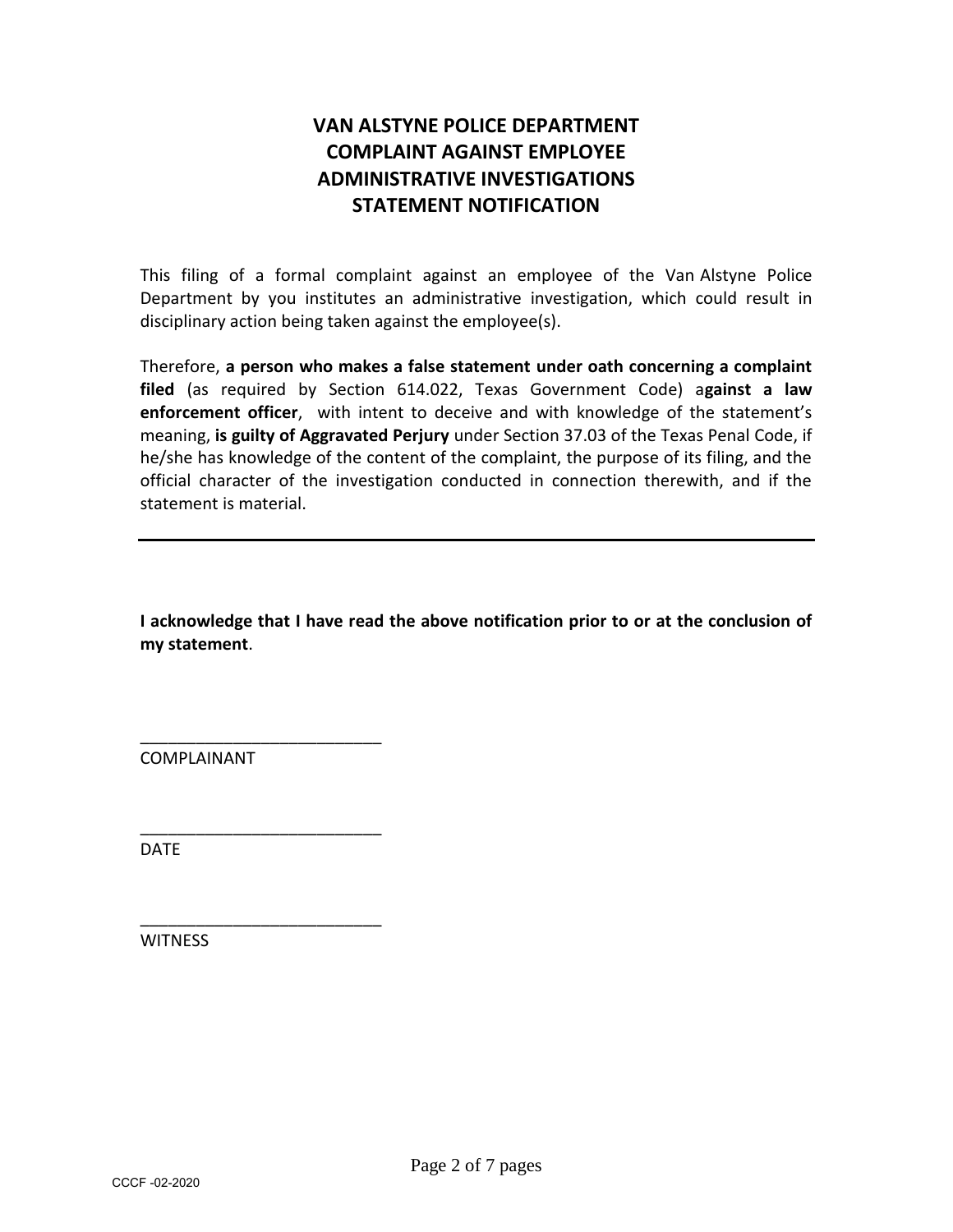Today is \_\_\_\_\_\_\_\_\_\_\_\_\_, the \_\_\_\_\_\_\_ day of \_\_\_\_\_\_\_\_\_\_\_\_\_\_\_\_\_\_\_\_, 20\_\_\_.

I am submitted a formal complaint against the following named employee(s) of the Van Alstyne Police Department:

 $1)$   $2)$   $1$ 

3)\_\_\_\_\_\_\_\_\_\_\_\_\_\_\_\_\_\_\_\_\_\_\_\_\_\_\_ 4) \_\_\_\_\_\_\_\_\_\_\_\_\_\_\_\_\_\_\_\_\_\_\_\_\_\_\_\_

I do not know the employee(s) name. I can describe the employee as:

1) Male Female White Black Hispanic Asian

\_\_\_\_\_\_ Height \_\_\_\_\_\_ Weight \_\_\_\_\_\_ Hair Color \_\_\_\_\_\_\_\_\_\_\_\_

2) \_\_\_\_Male \_\_\_\_\_\_Female \_\_\_\_White \_\_\_\_\_Black \_\_\_\_\_Hispanic \_\_\_\_\_Asian

\_\_\_\_\_ Height \_\_\_\_\_ Weight \_\_\_\_\_ Hair Color \_\_\_\_\_\_\_\_\_\_\_

My complete name is: \_\_\_\_\_\_\_\_\_\_\_\_\_\_\_\_\_\_\_\_\_\_\_\_\_\_\_\_\_\_\_\_\_\_\_\_\_\_\_.

My complete address is:\_\_\_\_\_\_\_\_\_\_\_\_\_\_\_\_\_\_\_\_\_\_\_\_\_\_\_\_\_\_\_ Zip \_\_\_\_\_\_.

My birthday is: \_\_\_\_\_\_\_\_\_\_\_\_\_\_\_\_\_\_\_\_\_\_\_\_\_\_\_\_\_.

My Driver's license number is: \_\_\_\_\_\_\_\_\_\_\_\_\_\_\_\_\_\_.

| My Social Security number is: |  |
|-------------------------------|--|
|                               |  |

Telephone numbers where I may be reached are:

 $($   $)$   $)$  Home ( ) \_\_\_\_\_\_\_\_\_\_\_\_\_\_\_\_\_\_\_\_\_\_\_\_\_ Work

( ) \_\_\_\_\_\_\_\_\_\_\_\_\_\_\_\_\_\_\_\_\_\_\_\_\_ Cell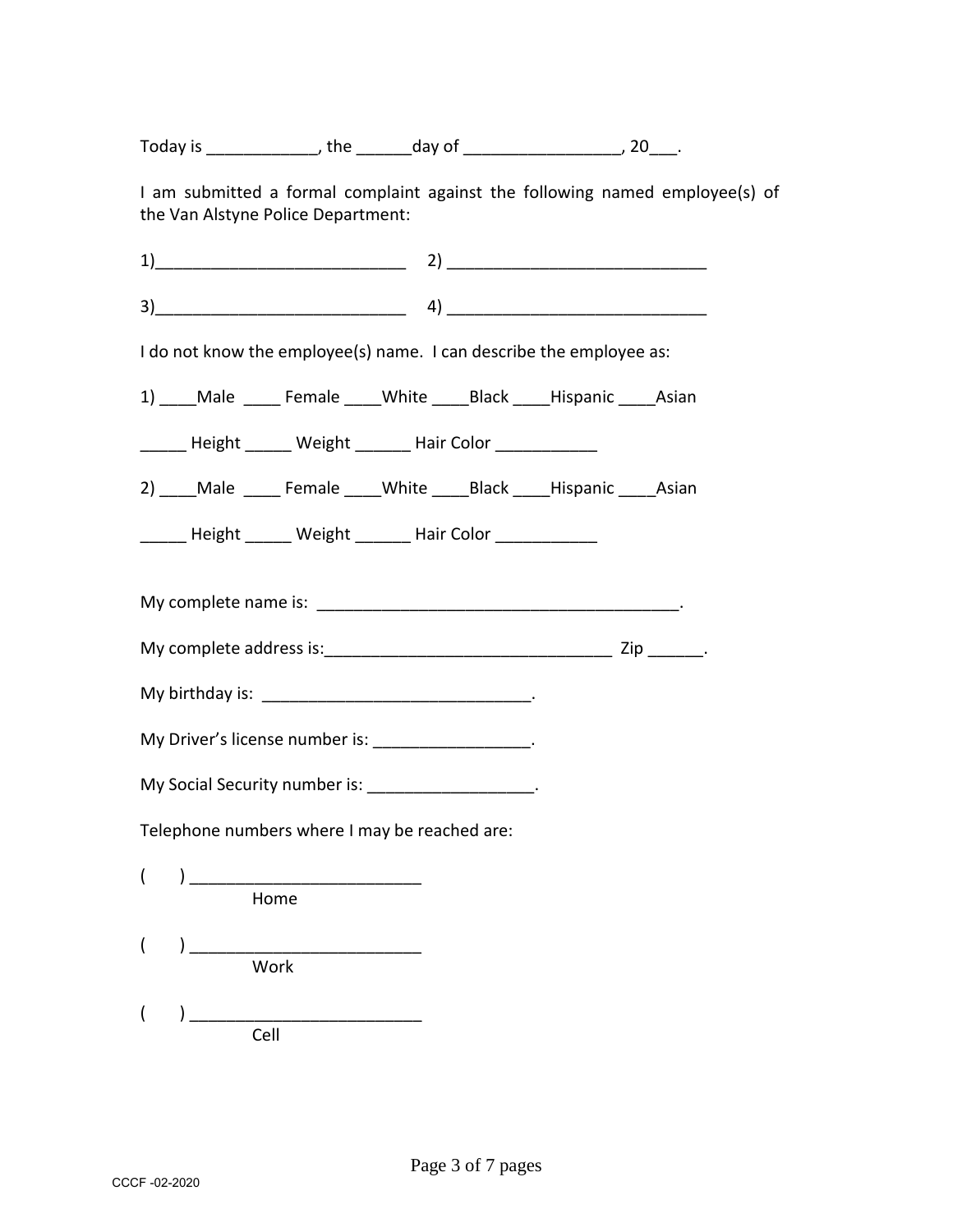Tell your story in your own words using the narrative on the next page(s). Include as much detail as possible. Please include name(s), places, times, witnesses and descriptions. When you have completed the narrative, return the complaint form to the Police Department.

If there are witnesses, do not take statements from them. The Sergeant will interview them. If you need additional pages, number and initial the bottom of each additional page.

When you have completed preparing your complaint, you are required to call the Internal Affairs Sergeant (903-482-5251) to schedule an appointment to meet with him personally. Do not leave your complaint with the receptionist. The I.A. Sergeant must review your complaint with you present. The complaint will then be notarized by the I.A. Sergeant once signed.

If the I.A. Sergeant is on an extended absence (vacation etc.), ask the receptionist to call any police supervisor to meet you in the lobby. After a police supervisor has reviewed your complaint with you, The complaint will then be notarized and will forward your complaint to the Supervisor to investigate.

DO NOT sign page 7 of the complaint unless your complaint has first been reviewed; in person; by either the I.A. Sergeant or another police supervisor.

A complaint should be made in a timely manner after the incident so that the details are readily available to the investigating supervisor and prompt attention can be focused to correct and/or discipline an officer acting in an unacceptable manner.

According to state law, the Police Department's receipt of the complaint, investigation, and beginning of discipline of the officer must be completed within 180 days after the occurrence of the act. For criminal matters, the time frame is 180 days from the discovery of the act.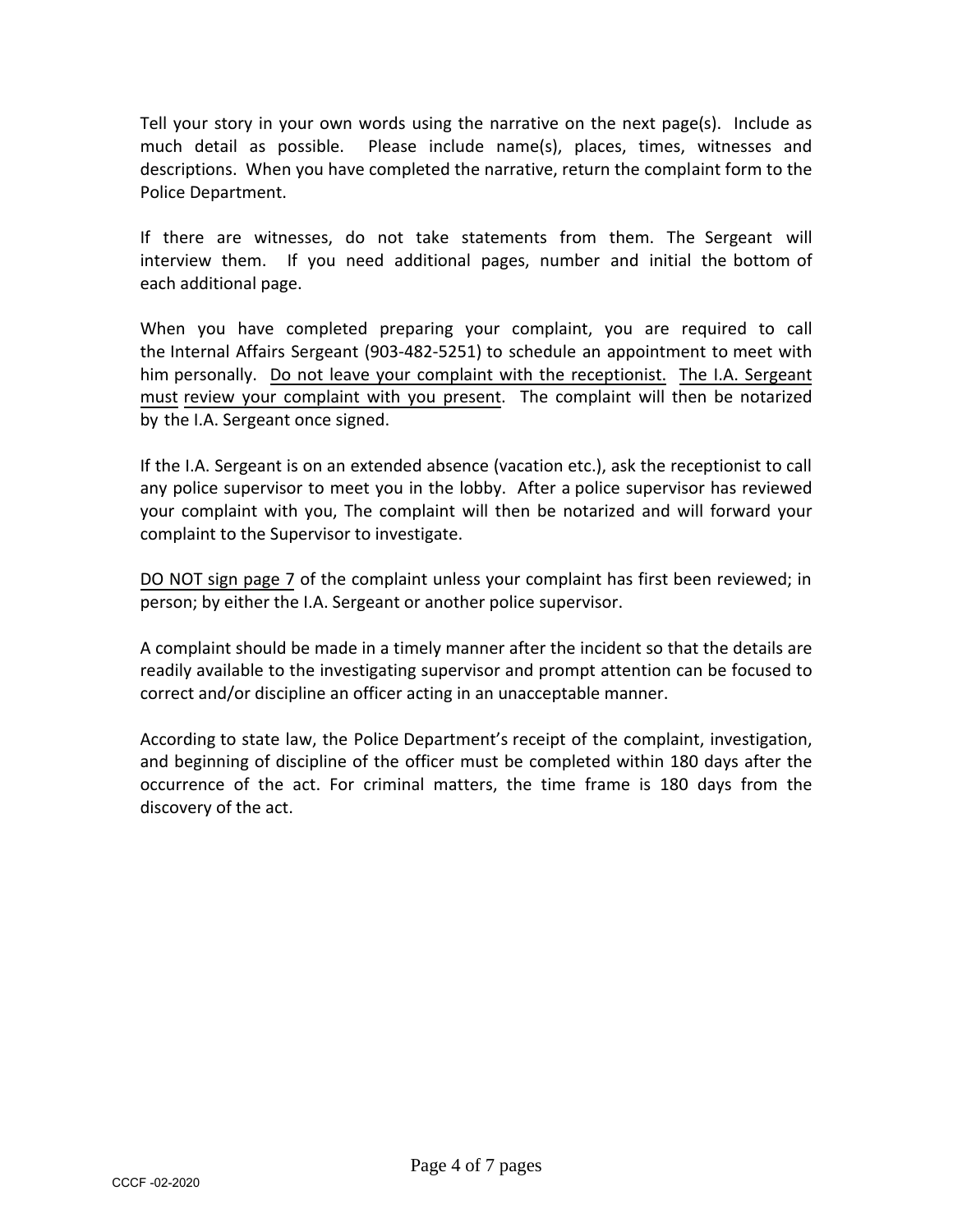## **NARRATIVE**

|                                        | $\omega$ |                                  |
|----------------------------------------|----------|----------------------------------|
| <b>Date and Time Incident Occurred</b> |          | <b>Address Incident Occurred</b> |
|                                        |          |                                  |
|                                        |          |                                  |
|                                        |          |                                  |
|                                        |          |                                  |
|                                        |          |                                  |
|                                        |          |                                  |
|                                        |          |                                  |
|                                        |          |                                  |
|                                        |          |                                  |
|                                        |          |                                  |
|                                        |          |                                  |
|                                        |          |                                  |
|                                        |          |                                  |
|                                        |          |                                  |
|                                        |          |                                  |
|                                        |          |                                  |
|                                        |          |                                  |
|                                        |          |                                  |
|                                        |          |                                  |
|                                        |          |                                  |
|                                        |          |                                  |
|                                        |          |                                  |
|                                        |          |                                  |
|                                        |          |                                  |
|                                        |          |                                  |
|                                        |          |                                  |
|                                        |          |                                  |
|                                        |          |                                  |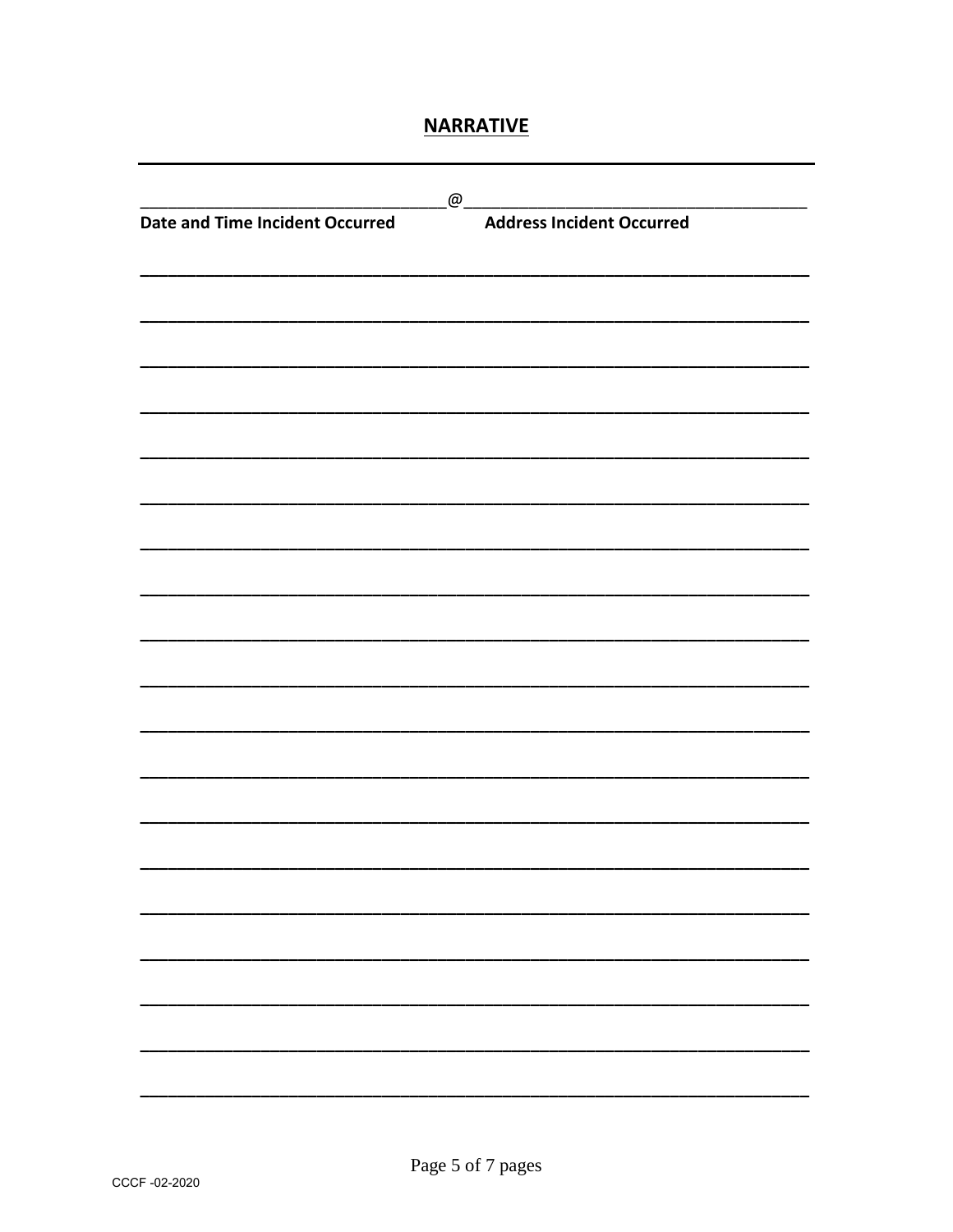# IF SPACE IS NEEDED, PLEASE ADD MORE PAGES

 $\overline{\phantom{0}}$